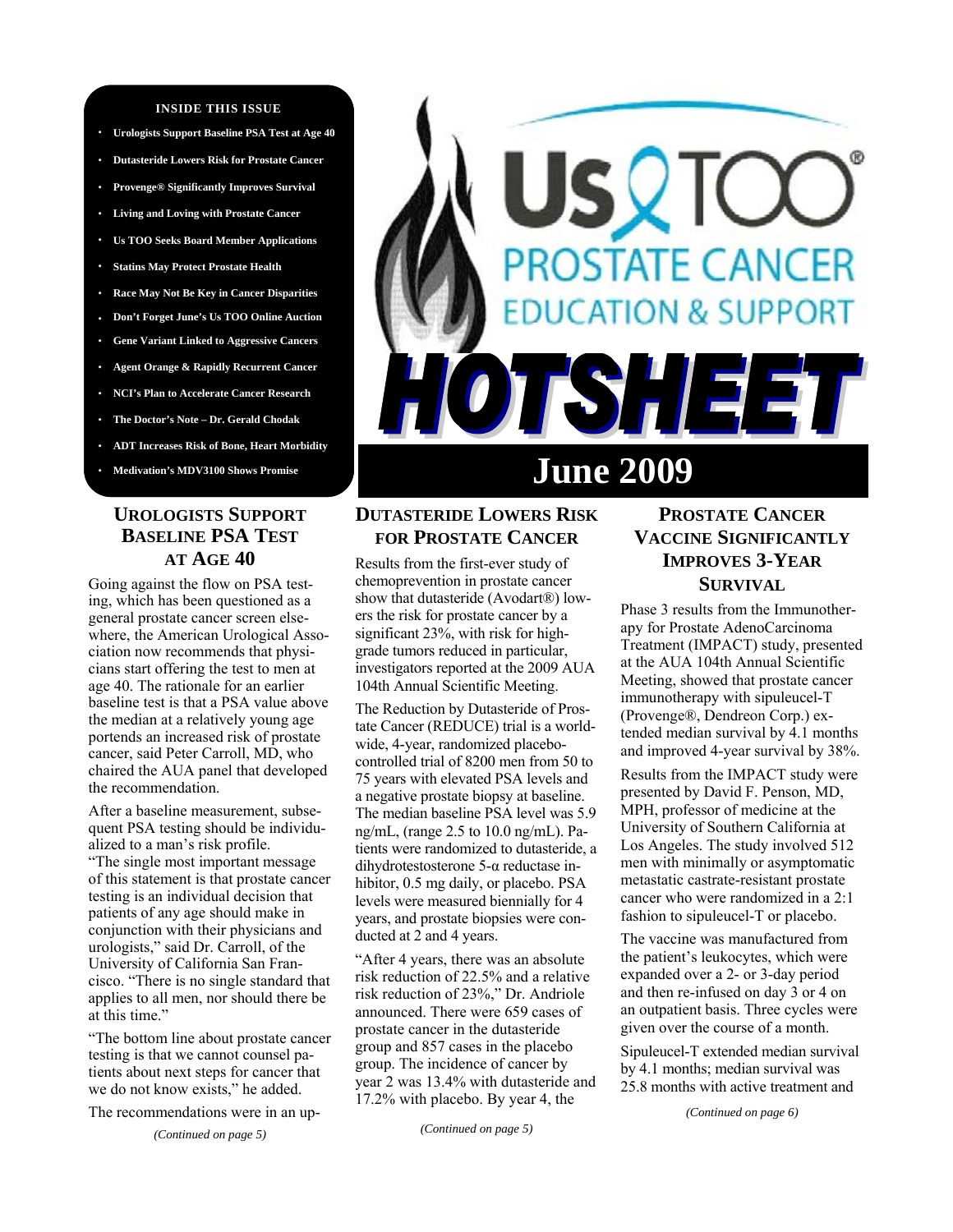### **PROSTATE CANCER PATIENT SUPPORT - CALL 1-800-80-US TOO, OR GO TO <WWW.USTOO.ORG>**

THIS ISSUE OF THE US TOO PROSTATE CANCER HOTSHEET IS MADE POSSIBLE BY CHARITABLE CONTRIBUTIONS FROM

# **AMGEN** Oncology AstraZeneca *AND PEOPLE LIKE YOU!*

ITEMS CONTAINED IN US TOO PUBLICATIONS ARE OBTAINED FROM VARIOUS NEWS SOURCES AND EDITED FOR INCLUSION. WHERE AVAILABLE, A POINT-OF-CONTACT IS PROVIDED.

REFERENCES TO PERSONS, COMPANIES, PRODUCTS OR SERVICES ARE PROVIDED FOR INFORMATION ONLY AND ARE NOT ENDORSEMENTS. READERS SHOULD CONDUCT THEIR OWN RESEARCH INTO ANY PERSON, COMPANY, PRODUCT OR SERVICE, AND CONSULT WITH THEIR LOVED ONES AND PERSONAL PHYSICIAN BEFORE DECIDING ON **ANY** COURSE OF ACTION.

THE INFORMATION AND OPINIONS EXPRESSED IN THIS PUBLICATION ARE NOT RECOMMENDATIONS FOR ANY MEDICAL TREATMENT, PRODUCT SERVICE OR COURSE OF ACTION BY US TOO INTERNA-TIONAL, INC., ITS OFFICERS AND DIRECTORS, OR THE EDITORS OF THIS PUBLICATION. FOR MEDICAL, LEGAL OR OTHER ADVICE, PLEASE CONSULT PROFES-SIONAL(S) OF YOUR CHOICE.

### *HOTSHEET* EDITORIAL TEAM:

JONATHAN MCDERMED, PHARMD PAMELA BARRETT THOMAS N. KIRK GEORGE LEDWITH, BOARD REPRESENTATIVE

### US TOO INTERNAT<u>IONAL STAFF & CONSULTANTS:</u>

THOMAS N. KIRK, PRESIDENT AND CEO PAMELA BARRETT, DEVELOPMENT DIRECTOR TERRI GIBBONS, CHAPTER SERVICES PROGRAM MANAGER

JAQUELINE KONIECZKA, OFFICE MANAGER RYAN MAGUIRE, COMMUNICATIONS COORDINATOR ELIZABETH CABALKA, PROGRAM CONSULTANT

### US TOO BOARD OF DIRECTORS:

*EXECUTIVE COMMITTEE/OFFICERS* FRED MILLS, CHAIRMAN GEORGE LEDWITH, VICE-CHAIRMAN CARL FRANKEL, SECRETARY GREGORY BIELAWSKI, TREASURER DAVID P. HOUCHENS, PHD, ASSISTANT TREASURER JO ANN HARDY, MEMBER AT LARGE THOMAS N. KIRK, PRESIDENT AND CEO

### *DIRECTORS:*

ROBERT FIDOTIN, PHD TOM HIATT KAY LOWMASTER, MSW, LCSW RICK LYKE, APR BILL PALOS STUART PORTER RIDGE TAYLOR RON WITHERSPOON

US TOO INTERNATIONAL, INC. IS INCORPORATED IN THE STATE OF ILLINOIS AND RECOGNIZED AS A 501(C)(3) NOT-FOR-PROFIT CHARITABLE CORPORATION.

### **DONATIONS / GIFTS TO US TOO ARE TAX DEDUCTIBLE.**

5003 FAIRVIEW AVE. DOWNER'S GROVE, IL 60515 PHONE: (630) 795-1002 / FAX: (630) 795-1602

WEBSITE: WWW.USTOO.ORG

COPYRIGHT 2009, US TOO INTERNATIONAL, INC.

# **LIVING AND LOVING WITH PROSTATE CANCER: MEN DESERVE BETTER**

### **Treat the disease and the man, urge advocacy groups worldwide.**

Vast improvements in prostate cancer recognition, management and treatment are needed, according to influential prostate cancer groups, speaking today on the occasion of the American Urological Association annual meeting. In particular, a Charter for Change called Learning, Living and Loving draws attention to the impact of prostate cancer on a man's love life which can be affected due to changes in his sexual function, and changes in the way he perceives his own masculinity.

The charter from 13 major prostate cancer groups in the US and Europe calls on policy makers, patient groups, healthcare professionals, pharmaceutical companies, the media and the public to advance the early detection, diagnosis, treatment and management of prostate cancer, and take effective steps to improve the handling of the 'whole man' - mind, body and spirit.

"Prostate cancer is reaching epidemic status. It is possibly one of the biggest challenges to men's health in the world today but through the charter, we're urging men to take control of their own healthcare." comments Thomas Kirk, President and CEO of Us TOO International Prostate Cancer Education and Support Network. "Men should put their best healthcare team on the field. That's to say they should assemble the best team of doctors and researchers around them for advice on treatment options, and draw strength from the loving support of their family, to help them manage the impact the disease can have on how they feel emotionally, on their love life and on their feelings of intimacy with their partner."

The group's overarching concern is a lack of clear and consistent information, particularly in areas affecting men's quality of life and of his family. Prostate cancer and its treatments impact on all elements of a man's life. Many men experience urinary incontinence and impotence, and a loss of sexual desire which can severely compromise their sense of masculinity and affect their work, social activity and love life. The charter asks for practices to be put into place to better inform and educate men, their families and all those involved in prostate cancer care of the far reaching effects of the disease and to encourage a more open, communicative and holistic approach to its treatment and management.

Skip Lockwood, Executive Vice President and CEO of ZERO explains, "There is still much to be done to improve the management of prostate cancer and the fight against the disease is far from over. Prostate cancer does not receive anywhere near the level of interest and funding it warrants and this must be addressed. Our charter highlights the shortcomings in the current management of men with this disease but from a very practical viewpoint. For example, maintaining key relationships, love life and intimacy throughout prostate cancer is incredibly important but can often be overlooked. Many men feel uncomfortable discussing these issues and avoid them

*(Continued on page 5)* 

# **US TOO SEEKS BOARD MEMBER APPLICATIONS**

Us TOO is pleased to announce the annual public call for nominations to the Us TOO International Board of Directors. The Board Membership Committee, chaired by Carl Frankel, will review and evaluate nominees and submit recommendations to the full Board for approval at its December 2009 Board meeting.

Selection criteria includes items such as the candidate's relationship to Us TOO's purpose, its membership criteria ("…any man diagnosed with prostate cancer, a member of such a man's family or significant other, or any person involved in or interested in support or treatment of any such patients…"), familiarity with an Us TOO chapter, ability to think globally, skills or experience deemed beneficial to the work of Us TOO and commitment to Us TOO's purpose and mission.

Letters of nomination with a vita or resume should be sent by August 31, 2009 to Thomas Kirk, President/CEO, Us TOO International, 5003 Fairview Avenue, Downers Grove, IL 60515 or e-mail tom@ustoo.org.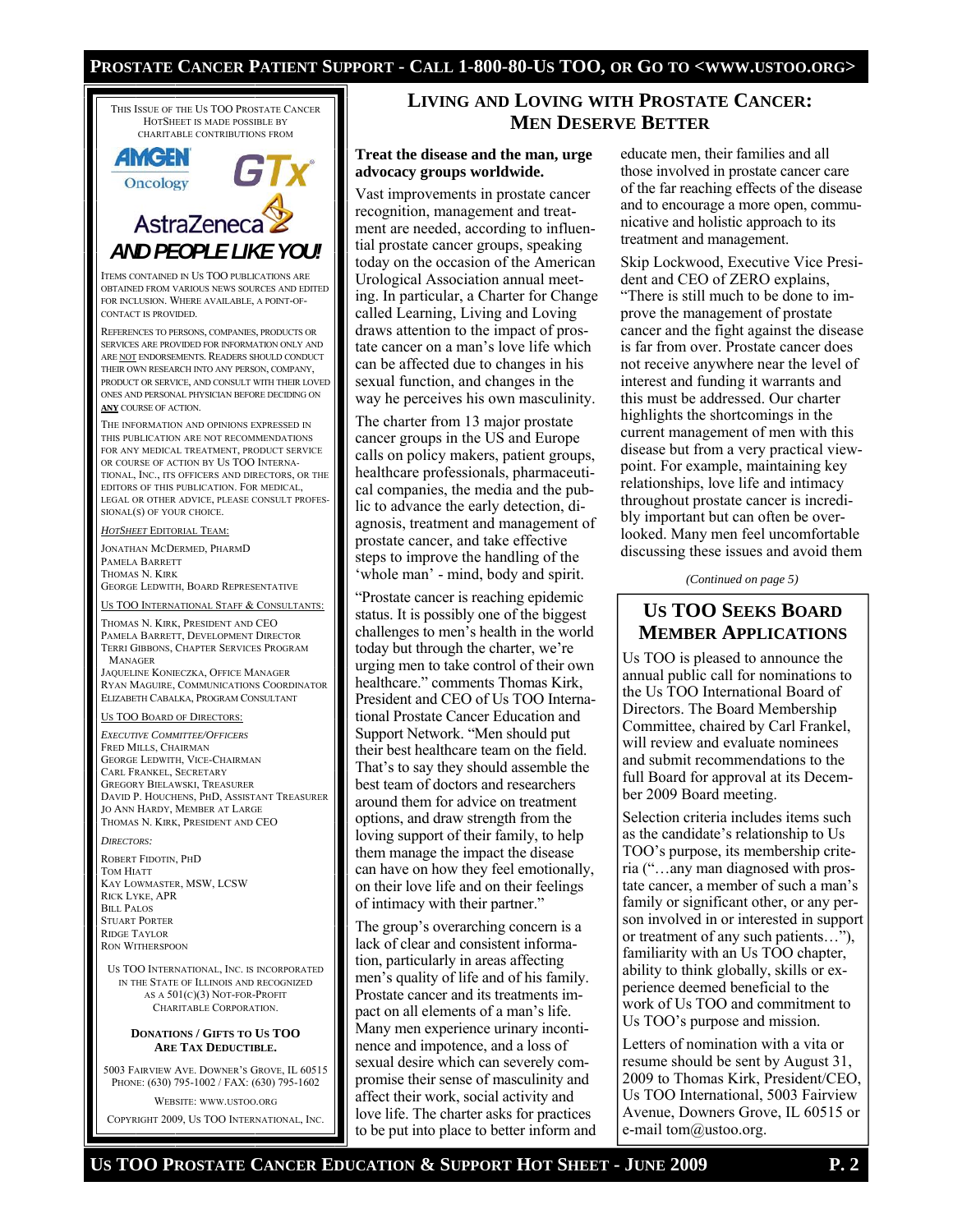# **STATINS MAY PROTECT PROSTATE HEALTH**

Statins, drugs widely prescribed to lower cholesterol, may have protective effects on prostate health. This large Mayo Clinic cohort study looked at three different aspects of urological health – prostate cancer, erectile dysfunction, and prostate enlargement. These Mayo Clinic study findings came from data in the Olmsted County Study of Urinary Health Status among Men, a large cohort study of men living in Olmsted County, MN. This study has followed 2,447 men ages 40 to 79 from 1990 to the present to assess various urologic outcomes among aging men.

In the first study, researchers followed the 2,447 men for over 15 years. Of the statin users, 38 (6 percent) were diagnosed with prostate cancer; nonstatin users were three times more likely to develop prostate cancer, suggesting statin use may prevent development of prostate cancer.

"In recent years, it has been suggested that statin medications may prevent development of cancer. However, until now, there has been limited evidence to support this theory," says Rodney Breau, MD, a Mayo Clinic urologic oncology fellow who led the study. "Our research provides evidence that statin use is associated with a threefold reduced risk of being diagnosed with prostate cancer."

"In the United States, one in six men will develop prostate cancer; however, far more will develop heart disease," says Jeffrey Karnes, MD, Mayo Clinic urologist and senior author on the study. "I tell my patients to take care of their heart – because what's good for the heart is also good for the prostate," says Dr. Karnes.

With this in mind, a second study by Mayo Clinic researchers evaluated 1,480 men from the Olmsted County cohort to determine if men who used statins were less likely to develop erectile dysfunction (ED), compared to men who did not use statins. Hyperlipidemia, high cholesterol, and other risk factors for heart disease have been shown to put men at risk for ED.

Overall, statin use was not significantly associated with a decreased risk of developing ED. However, statins were associated with a decreased risk

of ED among men >60 years old. Men in this age category using statins were less likely to develop ED, compared to older men who did not use statins.

Additionally, men who took statins for a longer time were more protected against developing ED. For example, men who took statins for nine or more years were 64 percent less likely to develop ED, while men who took statins for less than three years had about the same risk of developing ED compared to men who did not take statins.

"Protection of vascular health remains an important concomitant of preserving erectile health. Our data suggest that longer use of statins may result in the lowest risk of erectile dysfunction," says Ajay Nehra, MD, Mayo Clinic urologist and senior study author. ED is common and prevalence increases with age. At age 40, it affects five to 10 percent of men but this increases to 40 to 60 percent at age 70.

The third study focused on benign prostatic enlargement, or hypertrophy. This condition affects one in four men ages 40 to 50 and almost half of 70- to 80-year-old men. The condition is most often diagnosed when men visit their physicians due to urinary problems prompted by prostate enlargement.

Mayo Clinic researchers have found that taking statins may prevent or delay benign prostatic enlargement. Of the 2,447 men studied, 729 (30 percent) were statin users; researchers found that statin users were 63 percent less likely to develop lower urinary tract problems and 57 percent less likely to develop an enlarged prostate.

"Statins have been shown to have antiinflammatory effects, and previous research suggests inflammation may be associated with benign prostate disease," says Dr. Jennifer St. Sauver. epidemiologist at the Mayo Clinic and study author. "This study suggests that men's urinary health could be improved by taking statin medications."

The investigators emphasize that these results are preliminary and that clinical trials are necessary to determine if taking statins might prevent development of these common conditions. *Mayo Clinic, 26 April 2009* 

# **RACE MAY NOT BE KEY IN CANCER DISPARITIES**

Race and genetics may not be as big a factor in surviving certain cancers as long suspected, a new study finds. Researchers say they are far less apparent when zeroing in on smaller geographical areas, such as a neighborhood.

A report in the May 15th issue of the journal *Cancer* suggests that this means that modifiable factors – such as socioeconomic situations, stages of the cancer, treatment and other aspects of a person's health – might play a bigger role than biology in determining survival from a tumor.

In the report, led by Jaymie Meliker, an assistant professor of preventive medicine at Stony Brook University in New York, NY researchers reevaluated information that whites in southern Michigan had far better survival rates than blacks when diagnosed with breast or prostate cancer. The gaps often were negligible – and sometimes completely disappeared -- when the population or geographic focus narrowed from large counties to just cities, towns or neighborhoods.

The study did not delve into the relative impact of different modifiable factors but did suggest that genetic factors probably were not key determinants in survival differences.

For more information, go to  $\langle$ http:// seer.cancer.gov/publications/survival/ surv\_race\_ethnicity.pdf>. *HealthDay News, 13 April 2009* 

# **DON'T FORGET JUNE 2009 US TOO ONLINE AUCTION**

Support Us TOO's important mission of empowering men and their families battling prostate cancer!

The 4th Annual Us TOO Online Auction is June 8 -23, 2009.

Visit <www.ustoo.org> to donate or bid on great gifts!

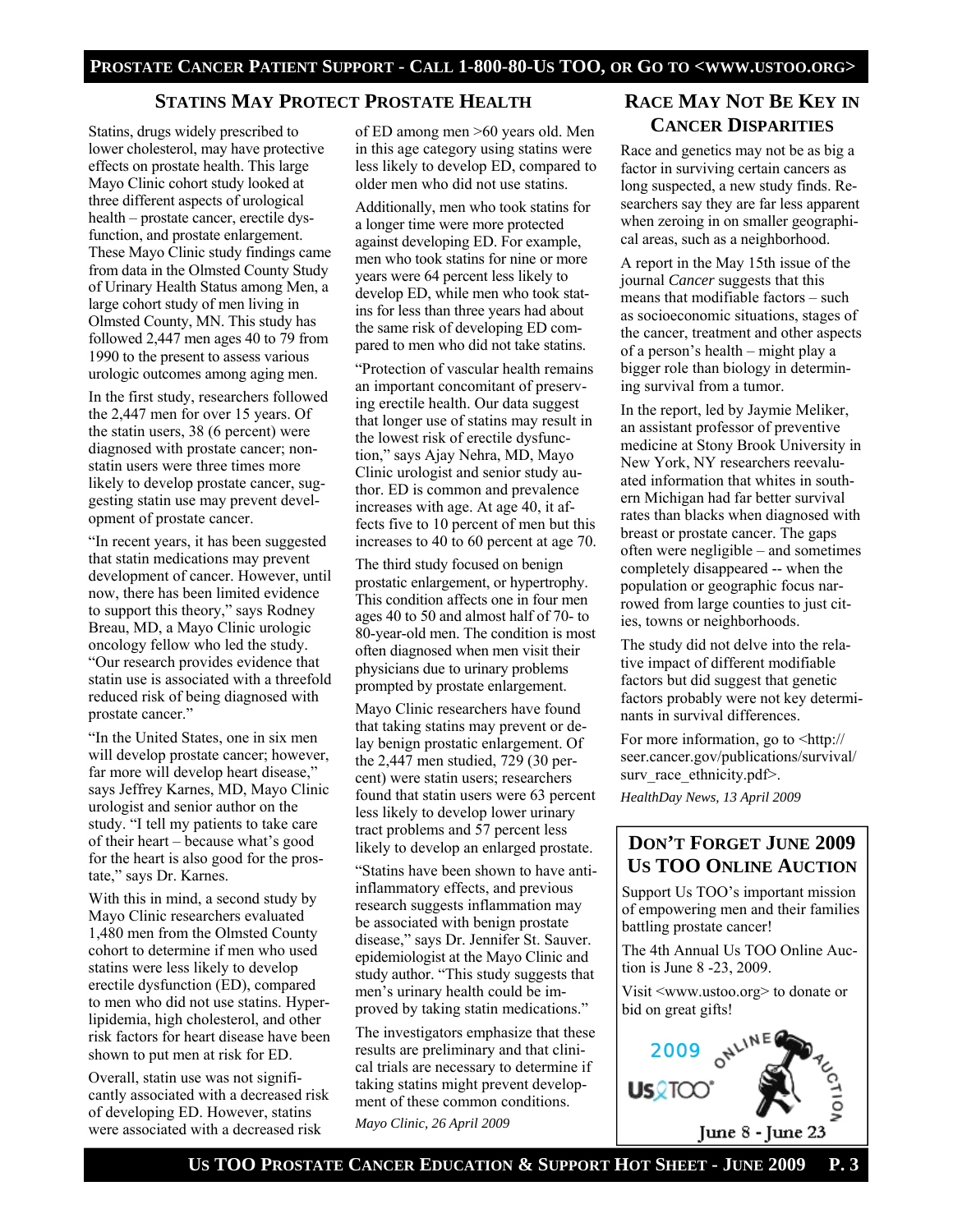# **GENETIC VARIANT ASSOCIATED WITH AGGRESSIVE PROSTATE CANCER**

One of the biggest issues in prostate cancer is differentiating between men who have aggressive tumors that could be fatal and men who have indolent tumors that might never become clinically significant. At the 2009 American Association for Cancer Research (AACR) meeting , researchers reporting a new genetic variant associated with aggressive prostate cancer say it could be useful in differentiating between these 2 groups of patients.

The genetic variant is detected from a blood sample, and it shows a person's predisposition to aggressive prostate cancer, lead author John Wittle, PhD, from the Institute of Human Genetics at the University of California at San Francisco, told Medscape Oncology.

It was found in a case–control study involving 947 men with aggressive prostate cancer and 534 controls, and is located on the KIAA1217 gene, which has recently been reported to be a novel target for repression of the androgen receptor. This is the first time this has been found, so it needs validation, Dr. Whittle emphasized. Other groups are working to replicate the finding. If it is validated, it could be very important, he said.

The group is now working on a prediction model, in which information on this genetic variant is added to the clinical data that are already used – PSA levels, Gleason score, and tumor staging – to see if it can improve accuracy. The hope is that it will, and that it will enable clinicians to identify with more certainty men who are likely to have aggressive disease. This could result in less overtreatment, Dr. Wittle said, because clinicians will be able to identify tumors that will not cause problems.

Because the marker identifies a predisposition for aggressive disease, it could also be useful in prostate cancer screening, Dr. Wittle noted, because it would identify those who could benefit from more frequent screening.

*(Continued on page 8)* 

# **AGENT ORANGE INCREASES AGGRESSIVENESS OF RECURRENT PROSTATE CANCER**

### **Veterans exposed to Agent Orange are at increased risk of aggressive recurrence of prostate cancer, researchers report.**

A study of 1,495 veterans who underwent radical prostatectomy to remove their cancerous prostates showed that the 206 exposed to Agent Orange had nearly a 50 percent increased risk of their cancer recurring despite the fact that their cancer seemed relatively nonaggressive at the time of surgery.

Increasing evidence is emerging that exposure to Agent Orange, a defoliant used during the Vietnam War, increases risk for a variety of health problems, including prostate cancer, although the exact mechanism is unclear.

Dr. Martha Terris, chief of urology at the Charlie Norwood VA Medical Center in Augusta, GA and professor of urology at the Medical College of Georgia School of Medicine Terris was the corresponding author on the study published in the May 2009 issue of *BJU International*.

Dr. Terris led a separate study of 1,653 veterans at VA medical centers in Augusta, GA, Los Angeles, CA, Palo Alto, CA and six affiliated medical schools between 1990 and 2006 that also showed higher recurrence rates and more aggressive recurring cancers with Agent Orange exposure. This study included new patients as well as many of her original study patients after longer follow-up. Dr. Sagar R. Shah, MCG urology resident, presented the findings at the 2007 annual meeting of the American Urological Association.

Plenty of questions remain, such as what happens to patients whose primary treatment is standard radiation or brachytherapy, where rice-size radiation pellets are implanted in the prostate, rather than surgery, Dr. Terris said.

"There is something about the biology of these cancers associated with prior Agent Orange exposure that is causing them to be more aggressive. We need to get the word out," Terris added.

*Science Daily News, 20 April 2009* 

# **NATIONAL CANCER INSTITUTE'S PLAN TO ACCELERATE CANCER RESEARCH ANNOUNCED**

At the 2009 AACR meeting in Denver, Co National Cancer Institute (NCI) Director John E. Niederhuber, MD, announced major details, such as funding more grants, development of a platform for personalized cancer care, and an accelerated cancer genetics program, that will move cancer research forward in this new economic environment. NCI is part of the National Institutes of Health (NIH).

After several years of flat budgets or those that decreased based on rates of medical inflation, NCI received a nearly three percent budget increase this fiscal year. NCI's actions today follow on what President Barack Obama said recently when he announced the Obama-Biden Cancer Plan: "I hope this investment will ignite our imagination once more, spurring new discoveries and breakthroughs in science, in medicine, in energy, to make our economy stronger and our nation more secure and our planet safer for our children."

Among plans to strengthen cancer research discussed by Niederhuber include the following:

- An increase in the NCI payline to fund meritorious research projects
- More grants to 1st-time investigators
- Help to universities to assist and train new faculty investigators
- Develop personalized cancer care encompassing drug development, from discovery of genetic changes to clinical applications for patients
- Start a new network of Physical Sciences-Oncology Centers to better control cancer
- Expand the Cancer Genome Atlas to accelerate our understanding of the molecular basis of cancer

"We must hasten our progress against cancer by conducting exciting new science, which this year's increase in funding, in addition to anticipated funds from the American Recovery and Reinvestment Act (ARRA), will help make possible," said Niederhuber.

*NCI Press Office, 20 April 2009*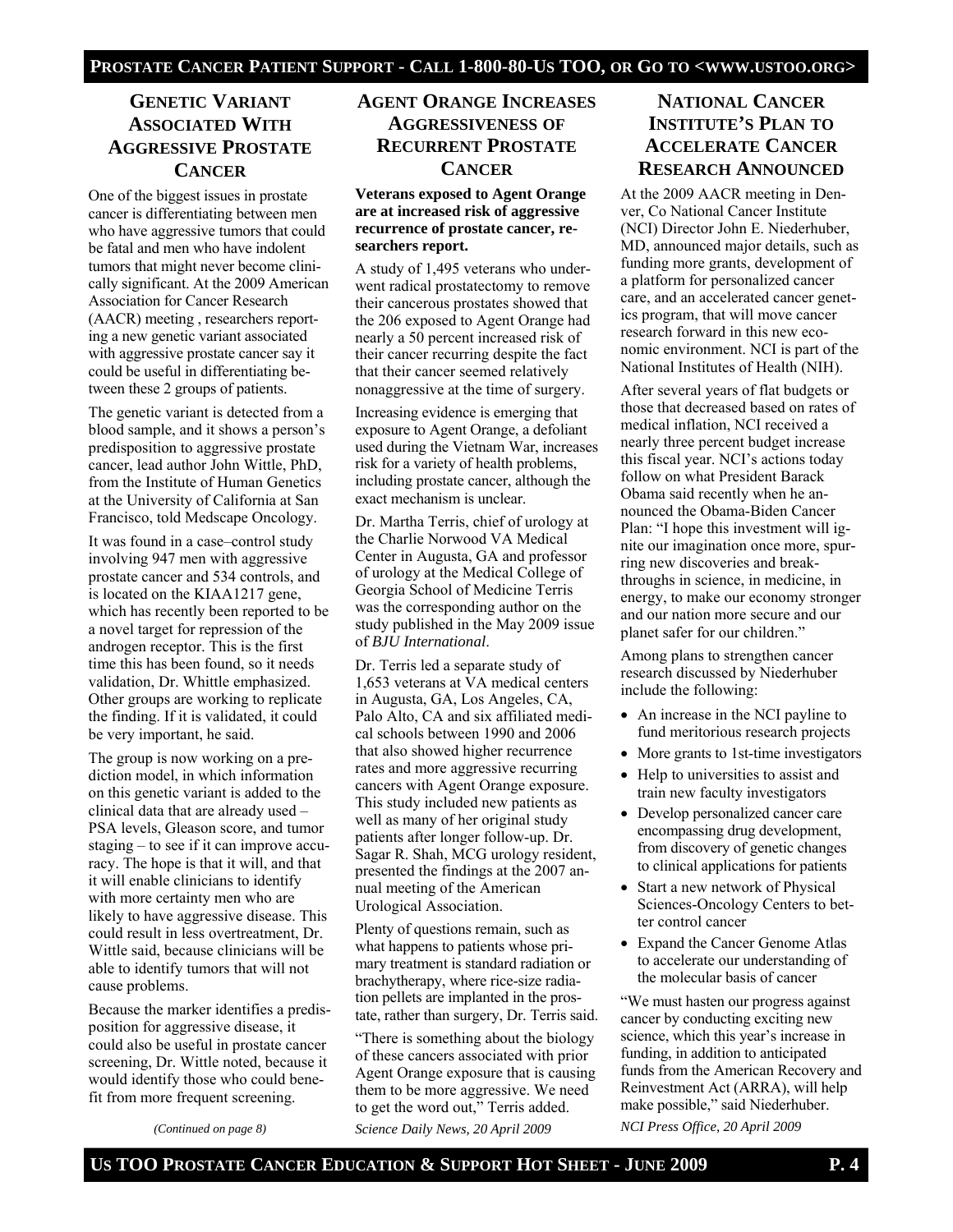## **BASELINE PSA TESTING**

*(Continued from page 1)* 

date to the AUA Best Practice Statement on PSA testing, originally released in 2000. They were a significant departure from other organizations' recent recommendations on PSA testing.

For example, the American Cancer Society no longer recommends PSA testing at any age rather encourages men to ask about the risks and benefits of PSA testing with their physicians – including potential for unnecessary treatment – and then make the decision that best suits their situation. Also, the US Preventive Services Task Force concluded that "current evidence is insufficient to assess the balance of benefits and harms of screening for prostate cancer in men younger than age 75." The task force recommended against PSA screening for prostate cancer in men 75 or older.

Posted on the AUA website, the latest practice statement does not set a specific PSA threshold to trigger a prostate biopsy. To support that position, the AUA panel drew from results of the Prostate Cancer Prevention Trial, which showed that prostate cancer may occur at any PSA level (termed a "continuum of risk)." Current methods combining a specific PSA threshold and digital rectal exam (DRE), can overestimate prostate cancer risk in some cases and underestimate in others.

"The decision to proceed to prostate biopsy should be based primarily on PSA and DRE results but should take into account multiple factors, including free and total PSA, patient age, PSA velocity, PSA density, family history, ethnicity, prior biopsy history, and comorbidities," the panel said in the practice statement.

The AUA panel's deliberations included consideration of two recent prostate cancer screening studies that produced disparate results. A US study showed no survival benefit with regular PSA screening, whereas a much larger European study showed a 20% to 27% reduction in prostate cancer mortality in men who were screened regularly. The AUA practice statement includes a review of both studies.

*MedPage Today, 29 April 2009* 

### **DUTASTERIDE PREVENTION**

*(Continued from page 1)* 

incidence was 9.1% with dutasteride and 11.8% with placebo.

"It could be that dutasteride shrinks the prostate and thereby shrinks the tumors, but it also appears that dutasteride has an effect in high-grade tumor cells in particular, through both type 1 and type 2 5α reductase inhibitors," Dr. Andriole said. Type 1 receptor inhibition has a pronounced effect in highgrade tumor cells. Finasteride acts only on type 2 5α reductase inhibitors.

"Isn't it possible that the PSA doesn't rise until the prostate is filled with high-grade cells, making the cancer more difficult to treat at that point?" asked William J. Catalona, MD, from the Department of Urology at Northwestern Feinberg School of Medicine in Chicago, IL. "I understand the concern, but happily, the data do not support that," Dr. Andriole responded.

"Hormonal therapy is never curative," Dr. Catalona pointed out. "How long will the effects of dutasteride last?" Dr. Andriole agreed that the drug's effects will not be permanent. He emphasized that there was no increase in the incidence of high-grade tumors, "and these tumors with Gleason scores of 8, 9, and 10 are killers," he said. "In addition, dutasteride enhances the ability of PSA [testing] to detect cancers. It makes PSA a better test," he asserted.

"I would recommend chemoprevention for high-risk men based on these results. It is certainly enough to convince me. I would take it," Dr. Andriole stated. "Any man who is at high-risk because of age, rectal exam, and PSA level – or has other factors, such as a high [body mass index], a family history, or other reasons for a risk of prostate cancer greater than 30% in the next 4 years is a candidate in my book."

REDUCE was funded by GlaxoSmith-Kline, the maker of Avodart. Dr. Catalona has disclosed no relevant financial relationships.

*Presented at the 2009 AUA 104th Annual Scientific Meeting, Late Breaking Abstract 1: partial results presented 27 April 2009; full results presented 28 April 2009.* 

*Medscape Medical News, 28 April 2009* 

### **MEN DESERVE BETTER**

*(Continued from page 2)* 

altogether. It is an area which is absolutely key to men's quality of life and there needs to be a cultural shift in the way it is approached and managed."

The prostate gland is part of the male reproductive system, and the growth and function of the prostate depends on the male sex hormone testosterone. In men, testosterone helps maintain sex drive and sexual function, muscle mass and strength, mood and energy levels as well as bone strength. Prostate cancer and some treatments can affect a man's natural hormone production and often trigger a number of side effects that impact the man's sex life, and consequently, that of his partner.

Health is a state of complete physical, mental and social well-being, and not merely the absence of disease or infirmity – *World Health Organization*

Participating Prostate Cancer Groups

### **USA**

Us TOO International Prostate Cancer Education and Support Network ZERO – The Project to End Prostate Cancer

### **Austria**

Selbsthilfe Prostatakrebs

### **Belgium**

Wij Ook Belgie – Us TOO Belgium

# **Denmark**

PROPA Prostate Cancer Patient Society **France** 

Association National des Malades du cancer de la prostate (l'ANAMACaP)

### **Germany**

Bundesverband ProstataKrebs Selbsthilfe BPS

### **Ireland**

Men Against Cancer (MAC)

### **Italy**

Europa Uomo Italia Onlus

### **Netherlands**

Stichting Contactgroep Prostaatkanker

### **Spain FEFOC**

# **Sweden**

Prostatacancerforbundet

### **UK**

Prostate Cancer Support Federation

The creation of the charter was funded by Ferring Pharmaceuticals *PR Newswire, 28 April 2009*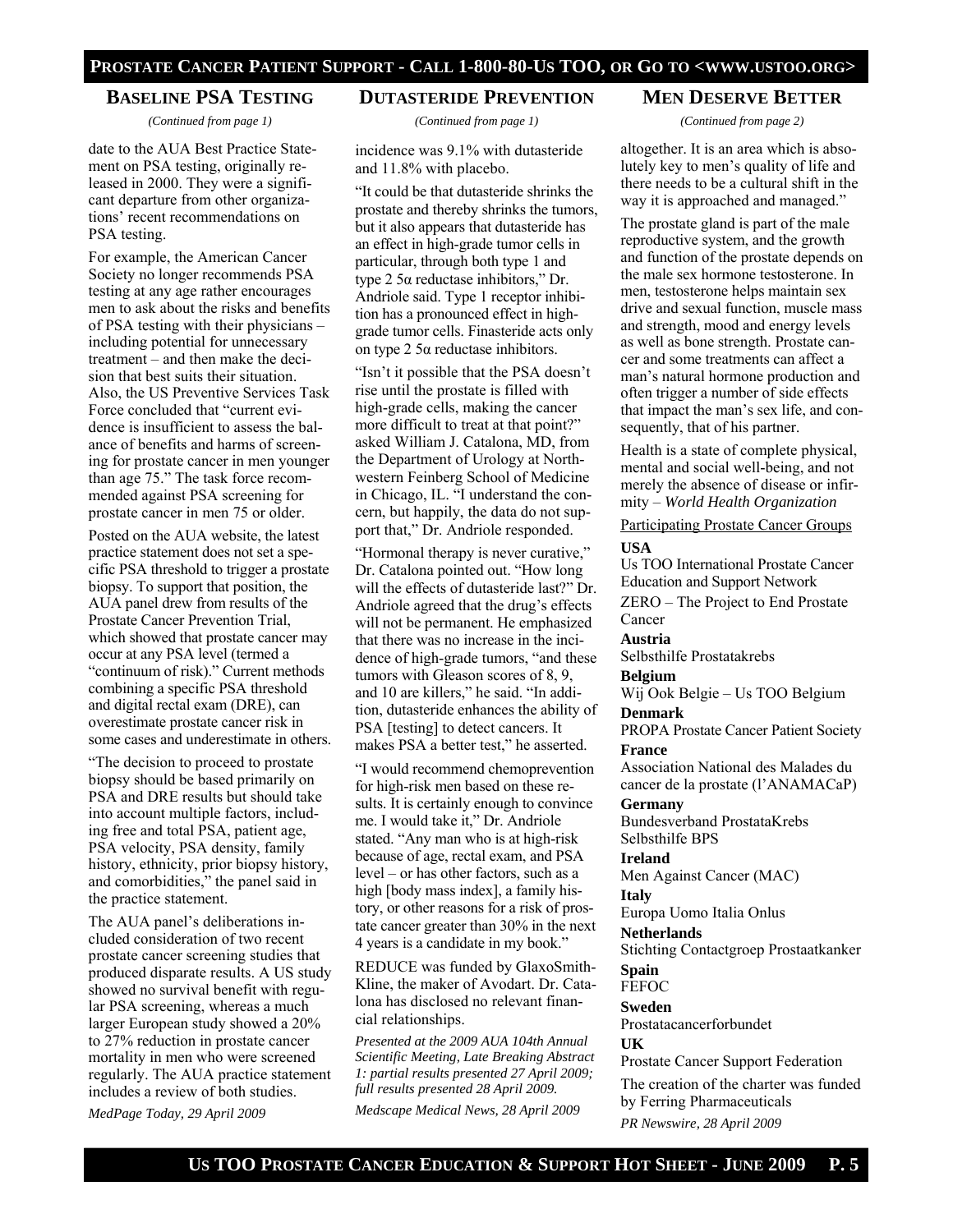### **PROSTATE CANCER PATIENT SUPPORT - CALL 1-800-80-US TOO, OR GO TO <WWW.USTOO.ORG>**

### **PROVENGE**

*(Continued from page 1)* 

21.7 months with placebo. Three-year survival was improved by 38% compared with placebo (31.7% vs 23.0%).

"This 4-month extension in survival is very, very significant," Dr. Penson told Medscape Urology. "These patients have a life expectancy of about 2 years, so giving them 4 more months is pretty important. It gives them about 20% more life. And [sipuleucel-T] does it with minimal adverse events. So there is improved survival with good quality of life."

Treatments were extremely well tolerated, with chills reported in 54.1% of patients (vs 12.5% with placebo), fever in 29.3% (vs 13.7%), headache in 16.1% (vs 5%), and flu-like symptoms in 9.8% (vs 4.3% ). Most adverse events lasted only a few days and were treatable with aspirin. "Some of our patients were golfing the day after treatment," Dr. Penson told reporters.

"The IMPACT study achieved a P value of 0.032, successfully exceeding the prespecified level of statistical significance," according to a Dendreon news release. Last year, the FDA deferred approval of sipuleucel-T until a statistically significant improvement in survival could be shown.

"The company and the FDA have to get back together to re-evaluate the results, but in my opinion, I think they should approve it" Dr. Penson added.

AUA spokesman J. Brantley Thrasher, MD, chair of the Department of Urology at the University of Kansas in Kansas City, KS, pointed out to Medscape Urology that "last year, the FDA put a damper on the approval process. They were looking for more survival data. This should give it to them."

"This will cause a big splash," Dr. Thrasher continued. "We don't have anything for patients with hormonerefractory disease, which is very aggressive. . . . Improved survival with T cell immunotherapy is really very significant."

*Presented at the AUA 104th Annual Scientific Meeting: Late Breaking Abstract 9, 28 April 2009.* 

*Medscape Medical News, 29 April 2009* 

# **THE DOCTORS NOTE**

### Dr. Gerald Chodak

The recent American Urological Association provided exciting new and in some cases controversial information about prostate cancer. Among the most controversial is the recent recommendation that all men should have a baseline PSA beginning at age 40.

That information should be used to formulate an individualized plan for each man. What makes this controversial is that two recent prospective randomized studies about screening demonstrated an extremely small benefit from screening men aged 55-74 and a very significant risk of over-treatment, at least at ten years. Those studies provide no insight as to whether testing men at an earlier age will offer a better outcome or potentially an even worse result with more over treatment.

The public ought to ask how this recommendation can be justified at this time. It also appears to be in conflict with recommendations by several other respected medical organizations. Although most men reading this column are likely to agree with this recommendation, the facts at this time do not support it. "Above all else, do no harm" is the credo that physicians agree to when completing medical training. It is quite reasonable to ask if this credo is being violated by this recommendation without scientific evidence to show it is correct.

In contrast, however, there were two very important presentations at the meeting that are likely to benefit men. The first was the results of the chemoprevention trial using dutasteride (Avodart®). Similar to the study with finasteride (Proscar®), this study also found a significant reduction in the incidence of prostate cancer.

The results have been presented to the public in an interesting way. Although there was a 23% reduction in the incidence of cancer, the public was not informed of the probability of benefiting from the treatment; in order to prevent one cancer, approximately 28 men would have to take the drug for four years. Men will have to decide if the size of this benefit is enough to

pay for the medication for four years with a small incidence of side effects.

Also, what has not yet been determined is whether this reduction in incidence will translate into a reduction in the death rate from the disease which was not the design of the study. That information will be important to obtain in the future.

Another extremely important study was the latest update of the immunotherapy study using Sipuleucel-t (Provenge®). These results were necessitated by the FDA because previous studies did not provide enough evidence of benefit.

In this trial, survival of men with minimally or non-symptomatic metastatic disease improved median survival by 4.1 months. This compares closely with Taxotere® which had previously been shown to improve median survival by 2.1 months. Though not sizeable, these incremental improvements in survival further enhance the outlook for men with advanced disease.

It also offers an opportunity to look at the impact of these therapies in high risk patients even before metastases are present. An important aspect of this study is the ease of treatment and minimal side effect profile which is likely to make it easy for acceptance by many eligible men if and when the FDA provides its approval.

Yet another treatment with potential promise is a new drug by Medivation (MDV3100) that is an androgen receptor antagonist. The drug will enter phase III studies shortly. Its mechanism of action as well as that of another hormonal agent, Abiraterone, suggests that there is still more that can be accomplished with hormonal manipulation even in men who have had primary castration therapy. These study results, expected in the near future, will also be anxiously awaited .

Greater Chicago SEA BLUE PROSTATE CANCER WALK

September 13, 2009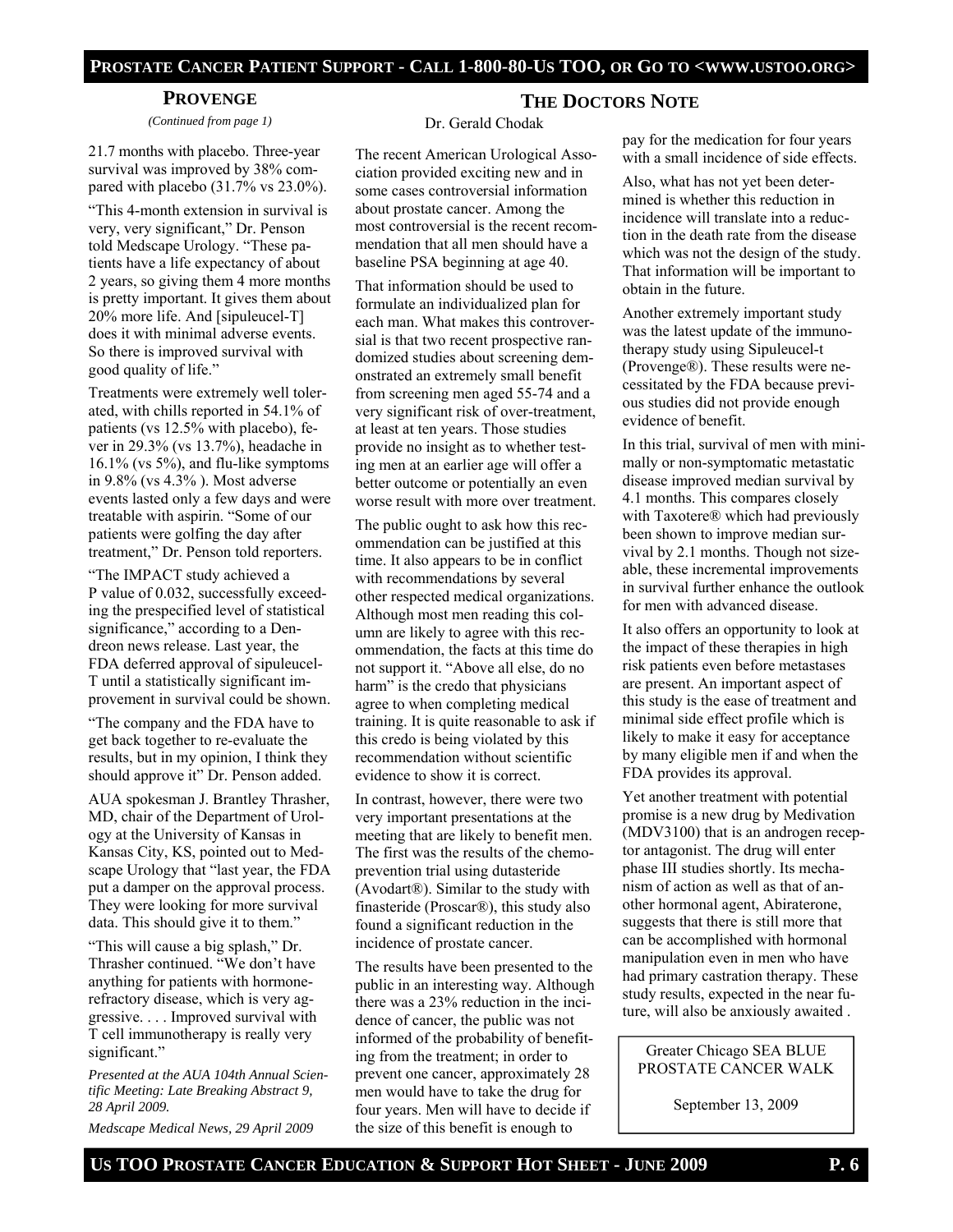# **ADT INCREASES RISK FOR FRACTURES AND CARDIOVAS-CULAR-RELATED DEATH IN PROSTATE CANCER PATIENTS**

ADT (androgen deprivation therapy) is a common treatment for men with prostate cancer, but patients who do undergo this therapy are at an increased risk for skeletal fracture, incident diabetes, and cardiovascularrelated mortality.

According to an analysis of 14 studies published online April  $27<sup>th</sup>$  in the journal *Cancer*, patients who received ADT had a 23% increase in the risk for overall fracture and a 17% increase in cardiovascular-related mortality, compared with men who did not undergo treatment with ADT. Data from 2 large studies also indicated significant elevations in the risk for diabetes.

But lead author Lockwood G. Taylor, MPH, cautioned that although they did observe significant relative risks for skeletal fracture and cardiovascularrelated death, the absolute risks for these adverse events are still very low.

To gain a better understanding of the magnitude of skeletal and cardiovascular adverse effects associated with ADT, Mr. Taylor and colleagues conducted a review that included summary risk estimates for specific outcomes. Their analysis examined 14 studies published from 1966 to 2008 that met their inclusion criteria.

### Fracture Risk

There were 5 studies that investigated risk for fracture as a major adverse effect from ADT, 4 of which were retrospective cohort studies. The pooled results yielded a summary random-effects estimate of 1.23 (95% confidence interval [CI], 1.10 - 1.38) and a fixed-effects estimate of 1.17 (95% CI, 1.12 - 1.23).

In addition, 3 studies reported an increased risk for osteoporosis or lower bone mineral density in patients treated with ADT, compared with those who were not. In 2 studies that specifically evaluated osteoporosis as an outcome, there was an elevated association between ADT and osteoporosis, but only 1 of the studies found the risk to be statistically significant. The data also indicated that the duration of ADT is associated with osteoporosis and fracture risk; longer duration of ADT is associated with a higher risk.

### Diabetes & Cardiovascular Morbidity

Of the 3 studies that investigated incident diabetes and other cardiovascular morbidity secondary to ADT treatment, all reported a significantly increased risk for diabetes or cardiovascular morbidity. The 3 studies were all retrospective cohort studies.

Two of the studies reported significantly increased risk for incident diabetes (between 36% and 49%), but the researchers caution that "further research beyond those 2 studies is needed to confirm the consistency and magnitude of the association."

ADT also increased the risk for cardiovascular morbidity, according to 1 paper in this subgroup. Patients who underwent treatment with ADT had a 20% increased risk for cardiovascular morbidity, compared with men who did not, and the duration of treatment was significantly associated with this risk.

### Cardiovascular-Related Mortality

The authors also found that the results of studies investigating cardiovascular-related mortality secondary to ADT were relatively consistent. Of the 4 papers included in this analysis, 2 were retrospective cohort studies and 2 were randomized clinical trials.

The retrospective cohort studies both found significantly increased risks for cardiovascular-related mortality among patients who received ADT treatment, whereas the randomized trials reported slightly elevated but nonsignificant increases in cardiovascular-related mortality secondary to ADT.

The researchers point out that the absolute risk for cardiovascular-related mortality is low. Based on the assumption that the risk for cardiovascularrelated mortality among men with prostate cancer who did not receive ADT is 9 or 10 deaths per 1000 person-years, they write, the observed 17% increase in relative risk would result in the increase of the absolute risk to 10.5 or 11.7 deaths per 1000 person-years, respectively, for men who underwent ADT.

*(Continued on page 8)* 

# **MEDIVATION PROSTATE DRUG SHOWS PROMISE**

Medivation today announced publication of an article in the 9 April 2009 issue of *Science Express*, the online version of the journal *Science*, presenting the discovery and novel mechanism of action of MDV3100, the Company's androgen receptor antagonist drug candidate.

MDV3100 has completed enrollment in a Phase 1-2 study of a total of 140 men with CRPC. Patients in this trial were heavily pretreated, with all having failed standard hormonal therapies and many having also failed docetaxel-based chemotherapy. The drug is expected to enter Phase 3 development this year in metastatic castrationresistant prostate cancer (CRPC).

When testosterone binds to its natural receptor, the androgen receptor moves into the nucleus of the prostate cancer cell (nuclear translocation), binds DNA and stimulates prostate cancer growth. In CRPC, current anti-androgen therapies, despite binding to the androgen receptor, do not block nuclear translocation, which allows the receptor to bind to prostate cancer cell DNA and stimulate the tumor to grow.

In the *Science* article, researchers used various models of CRPC to provide evidence that MDV3100's novel mechanism of action is unlike that of the leading anti-androgen therapy bicalutamide. Specifically, MDV3100:

- Potently blocks the androgen receptor with greater binding affinity than bicalutamide
- Impairs nuclear translocation and blocks DNA binding of the androgen receptor, one of the key steps required for androgen-dependent prostate cancer growth and a step not blocked by bicalutamide and,
- Induces castration-resistant prostate tumor cell death, an effect not seen with bicalutamide

These properties potentially explain why MDV3100 has demonstrated beneficial effects in patients whose tumors are no longer responding to the currently available treatments for pros-

*(Continued on page 8)*